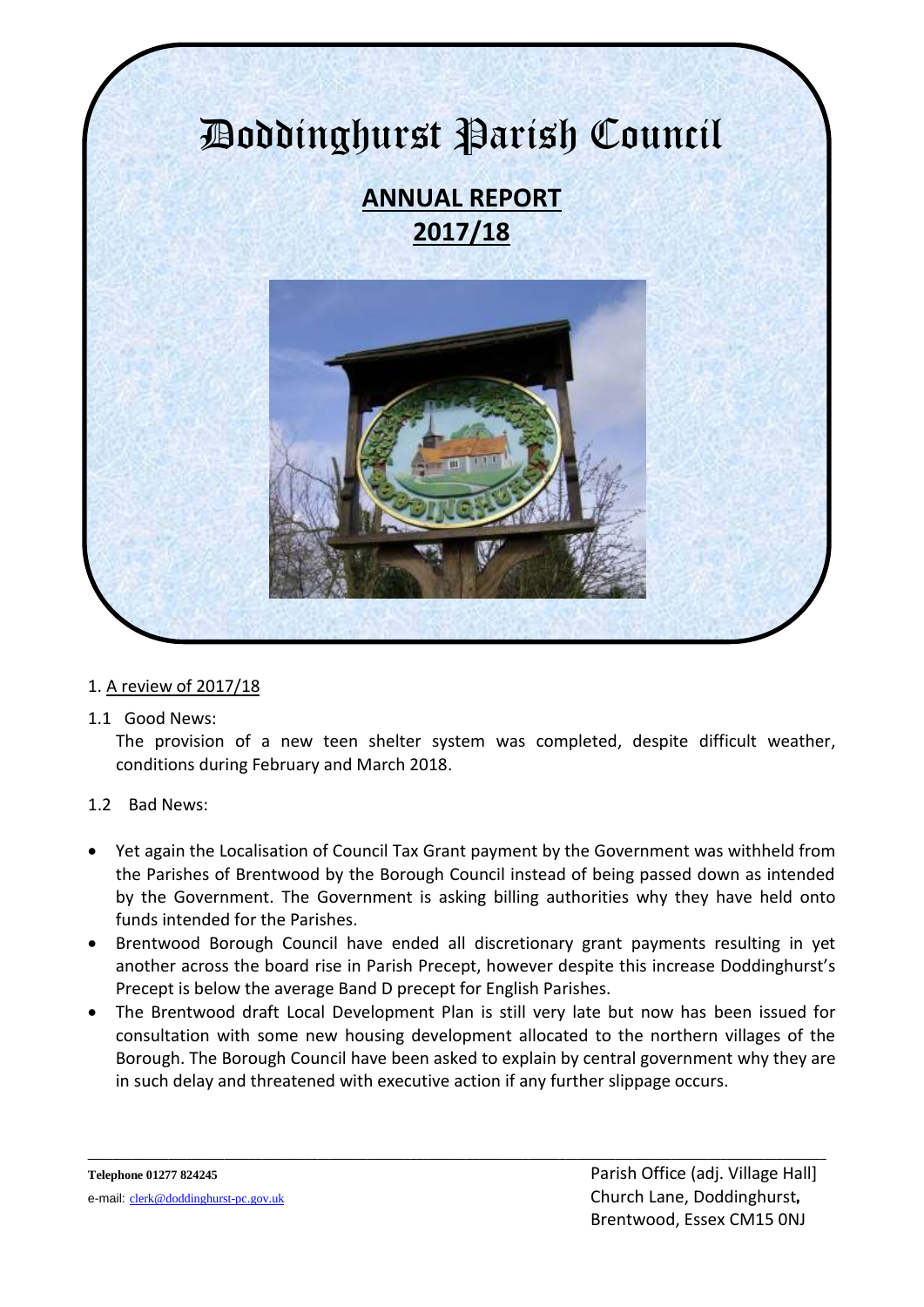| 1. Cover Page /Good News/ Bad News             | 1     |
|------------------------------------------------|-------|
| 2. Parish Council Contact Details              | 3     |
| 3. Areas of Responsibility                     | 3     |
| 4. Chairman's Statement and Report for 2017/18 | 4     |
| 5. Finance Report 2017/18 and Pie Charts       | 5 & 6 |
| 6. Community Action                            | 6     |
| 7. Committee Activities & Reports              | 7 & 8 |
| 8. Village Bus                                 | 8     |
| 9. Recreation Grounds                          | 8     |
| 10. Burial Grounds                             | 8     |
| 11. Parish Room                                | 9     |
| 12. Allotments                                 | 9     |
| 13. Public Footpaths                           | 9     |
| 14. Website and Office                         | 9     |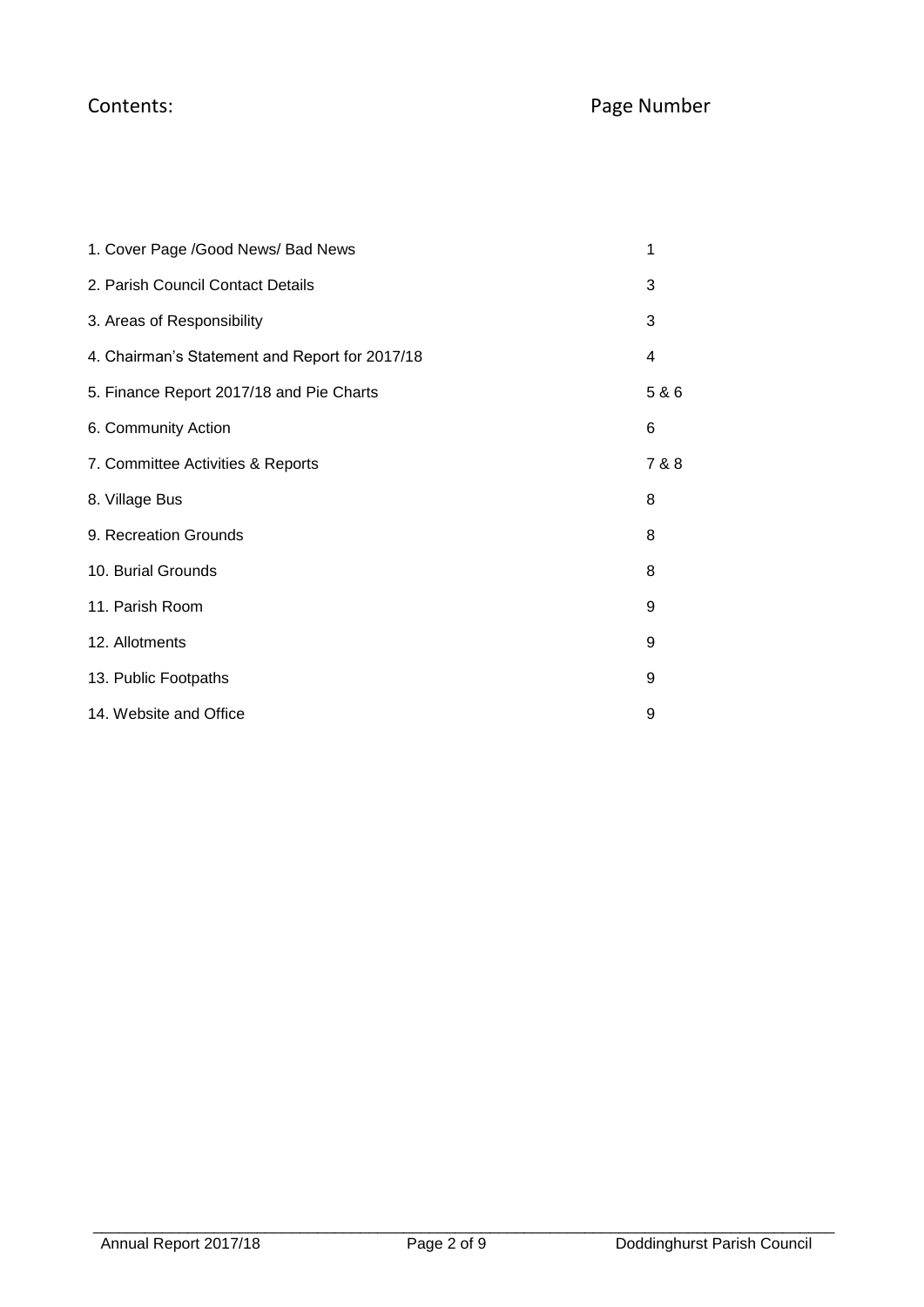| 2.                             | <b>Contact Details</b>                                            | website: https://essexinfo.net/doddinghurst-pc |
|--------------------------------|-------------------------------------------------------------------|------------------------------------------------|
| Councillors (May 2017)         |                                                                   |                                                |
| Debbie Dicker (Chairman)       | 68 Lime Grove                                                     | 01277 823410                                   |
| Alan Farrow                    | 38 All Saints Close                                               | 01277 821058                                   |
| Gerry Smith                    | 25 Park Meadow                                                    | <b>XD</b>                                      |
| <b>Adrian Oliver</b>           | 88, Lime Grove                                                    | <b>XD</b>                                      |
| Julia Le Page                  | Sans Souci,<br>Doddinghurst Rd.,                                  | 01277 822867                                   |
| Alan Smith                     | 24, Peartree Lane                                                 | <b>XD</b>                                      |
| Diane Rogers Harrison          | 16, Harpers Lane,                                                 | <b>XD</b>                                      |
| <b>Phil Arnell</b>             | Treble F, Brook Lane                                              | 01277 822240                                   |
| David Potter                   | 65, The Gardens                                                   | <b>XD</b>                                      |
| Michael Capon                  | 11, Peartree Lane                                                 | XD.                                            |
| David Powell                   | 37, Rectory Chase                                                 | XD.                                            |
| <b>Officers</b>                |                                                                   |                                                |
| Roger Blake (Clerk & RFO)      | Parish Office<br>(adjacent Village Hall)<br>Church Lane, CM15 0NJ | Tel: 01277 824245                              |
| Clarrie Tremain (Deputy Clerk) | email: clerk@doddinghurst-pc.gov.uk                               |                                                |

3. Areas of responsibility: In addition to the Parish Council meetings, the following councillors have these additional responsibilities.

| Debbie Dicker         | Parish Council (Chairman), Allotments (Chairman), Finance & Resource (Chairman),<br>Planning (Chairman), Cheque Signatory, Borough Planning Committee, BBPCA.<br>Brentwood Parish Liaison Committee. |
|-----------------------|------------------------------------------------------------------------------------------------------------------------------------------------------------------------------------------------------|
| Diane Rogers Harrison | Village Correspondent, General Purpose.                                                                                                                                                              |
| Alan Smith            | Planning, Village Hall (rep for Parish Council)                                                                                                                                                      |
| Alan Farrow           | General Purpose (Chairman), Cheque Signatory, Finance & Resource, Footpaths.                                                                                                                         |
| Julia Le Page         | General Purpose, Allotments, Village Planters, Event co-ordination,<br>Finance and Resource                                                                                                          |
| Gerry Smith           | General Purpose, Finance & Resource, Cheque Signatory,<br>Highways, Police.                                                                                                                          |
| Adrian Oliver         | Planning                                                                                                                                                                                             |
| <b>Phil Arnell</b>    | General Purpose and Allotment.                                                                                                                                                                       |
| David Potter          | General Purpose, Planning, Dagwood Trust                                                                                                                                                             |
| Michael Capon         | Finance and Resource, Planning, Bus / Transport                                                                                                                                                      |
| David Powell          | General Purpose, Finance and Resource (2017 onwards)                                                                                                                                                 |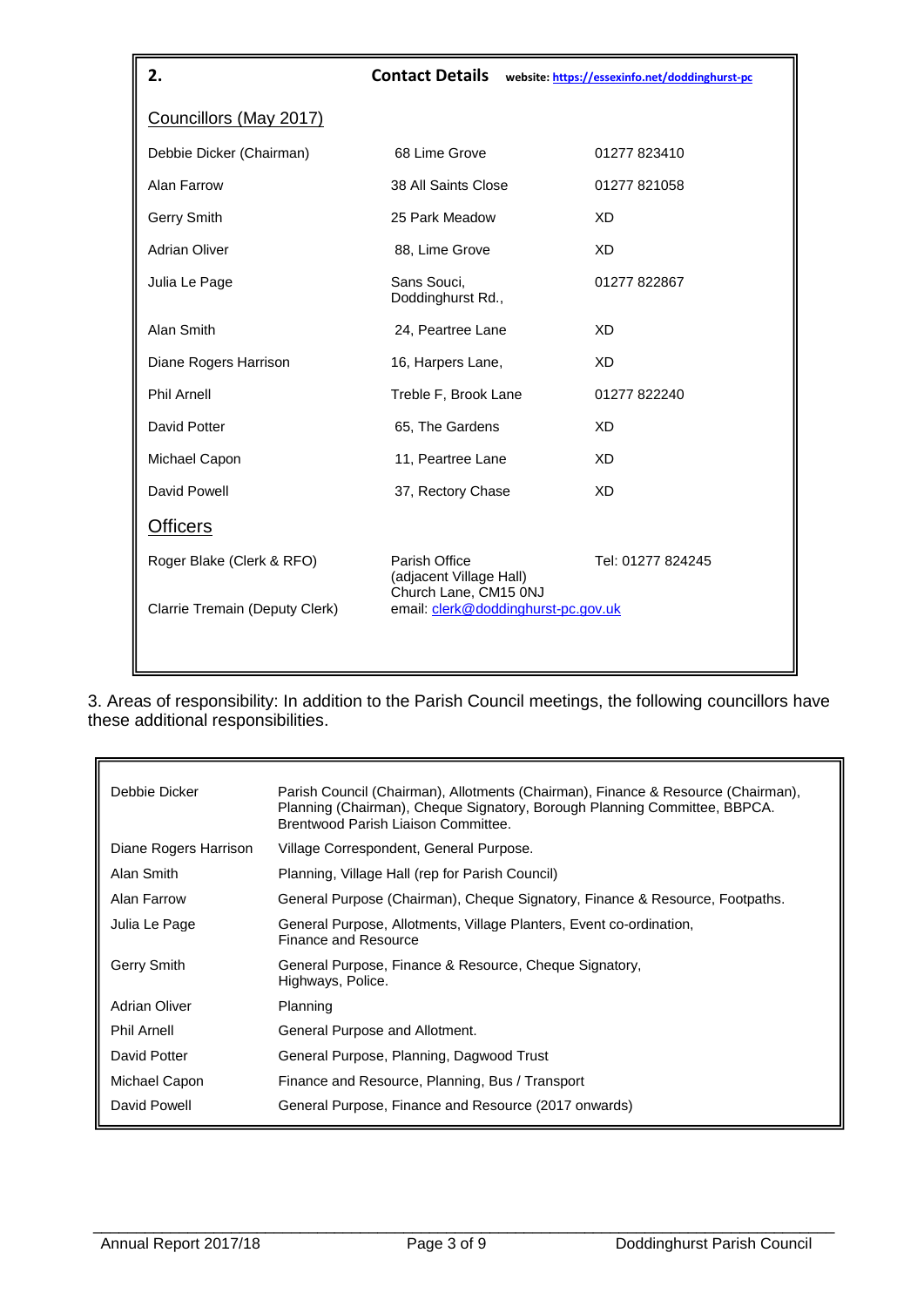## 4. Chairman's Statement and Report for 2017/18

The council had a five-year plan to improve all the amenities in the village and this has now been completed. The Parish Council have been very successful with grants that we have bid for from organisations such as Essex County Councils Community Initiatives Fund (CIF) and the Dagwood Trust. We also received a donation from the half Marathon organisers last year. Overall, the grants and donations have reduced the cost of the new facilities to the residents by tens of thousands of pounds. Such fund raising has become essential as all support from the Borough Council has ended as a result of funding cuts by central government.

The planned improvements to the recreational space are being completed this spring. During the month of February, with great difficulty due to the weather, the teen shelter was completed but the ground will need to dry before final repairs can be made. The older teenagers already seem to be using it on a regular basis. When the ground is in a suitable condition a new kicking goal and 3G surface will be installed. The goal has proved to be one of the most popular activities by the teenagers and the ground has eroded and the grass invaded the netting so we felt it was the right time to renew it. We believe this will be enjoyed by a majority of the young people in the village.

The Village Hall faced a challenge at the end of 2017 with key members of its management committee resigning. The Village Hall and its associated land is an important village asset providing a heart to the community. I am pleased to say that with support from other Parish Councillors a new committee has been created. The Village Hall is a self-funding charity and is not part of the Parish Council but its importance to the village is recognised by the Parish Councillors who have striven hard over the past 4 months to make sure it continues to operate. We would like to thank the Dagwood Trust for a recent donation of £2,000 so that essential drainage work and a replacement kitchen hot water boiler could be installed.

Last year we managed, together with Blackmore Parish Council, to secure the 61 Bus for a further period of two years. Recently a new consultation to change the timetable of the bus to cover the route of a bus service that is being axed, resulting in a detour around the Bishops Hall estate. Those of you who use the bus regularly need to fill out the Essex County Council consultation so that you can express your opinions and give your views. When we have further information, if needed, we will arrange a Bus Forum meeting in the Parish Room so that the changes can be discussed.

Some while ago the Parish Council initiated a Neighbourhood Plan and filed a Neighbourhood Plan area with the Borough Council. We suspended work while the Borough Council carried out the preparation of its Local Development Plan (LDP) because the LDP is the prime document in setting out where local development can be undertaken. The Borough Council has now published its consultation on the final draft for preferred site allocations so the Parish Council can revisit the need for a Neighbourhood Plan which could include preferred design as well as defining additional development to those set out by the Borough Council. This would be a major project for the Village and require considerable input from residents and/or considerable cost in consultant fees and we would like to hear the views of residents on the subject.

The Parish Council has also considered the adoption of Special Police Constables for the village. The Police are recruiting unpaid volunteers to be trained and equipped as PC's with full police powers and would patrol in the village at a marginal cost to the Parish Council, but the time of their patrol would be set by the Police and not necessarily at the optimum time to deal with incidents but they would have access to back up services at the disposal of the Police.

I mention these latter topic as examples of the wider and more profound set of issues the Parish Council is dealing with that residents may not be aware of and we want you to understand that we seek to help all sections of our community in equal measure.

Moving forward and looking ahead, with full council elections in May 2020, we are going to need a younger cross section of people to represent the community and to be prepared to stand as Parish Councillors. It is a simple fact that the existing team are getting older and some are likely to retire, as indeed our Clerk is retiring from the role at the beginning of April 2018.

We would like to hear from anyone who has ideas on the things we can do for you or is willing to step up offer to become a Councillor in 2020 but I hope this letter has been both informative and of interest to you and I am always available for anyone who wishes to discuss anything about Doddinghurst.

Now the snow has gone I hope the spring and summer will bring enjoyment to you all.

Deborah Dicker (Chairman) 6th March 2018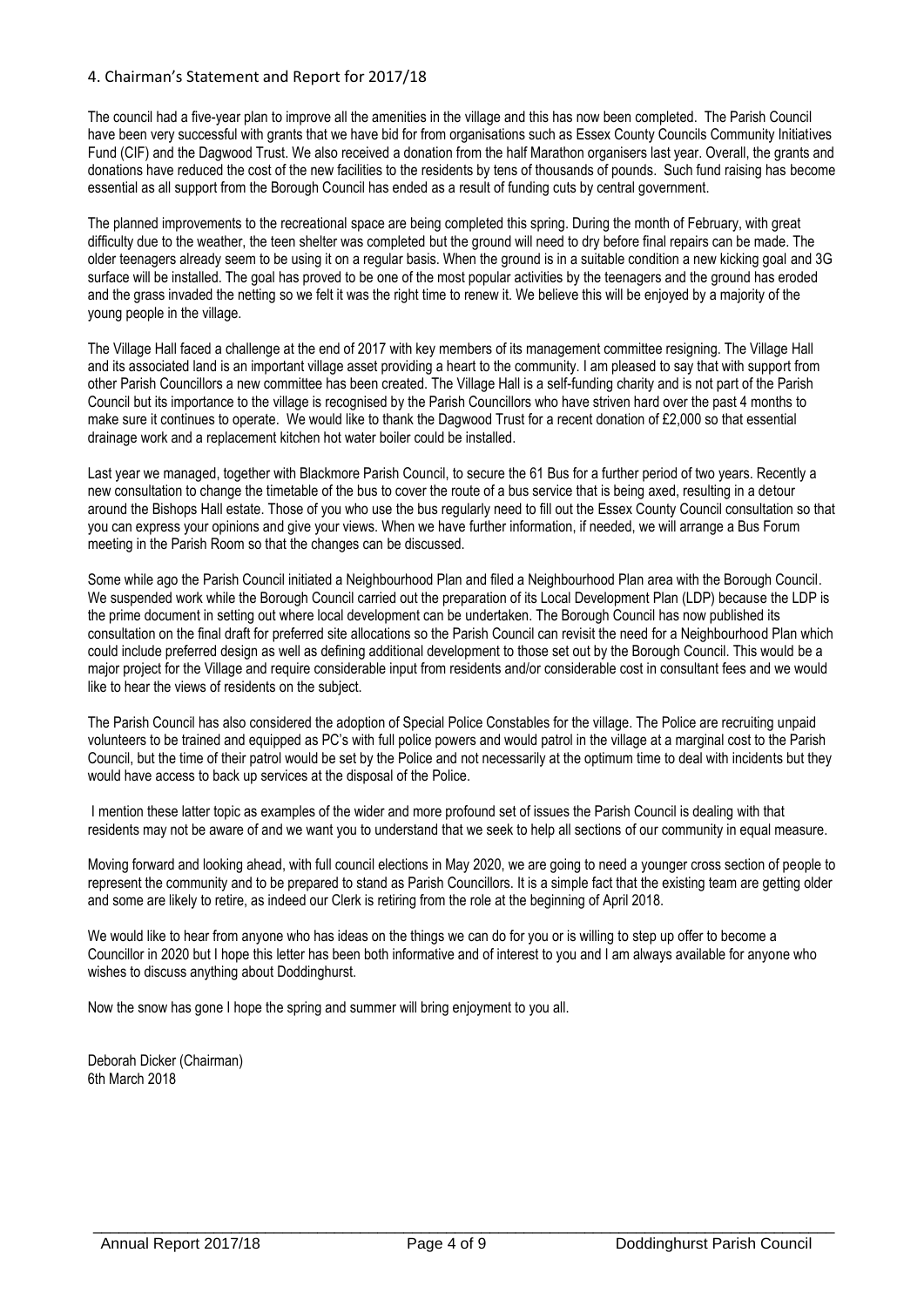## **ANNUAL RETURN**

#### **Doddinghurst Parish Council**

## **Statement of Accounts**

#### **For the year ended 31st March 2018**

|                                             | 31-Mar-17  | 31-Mar-18 |                                                                                                                                                                                                        |
|---------------------------------------------|------------|-----------|--------------------------------------------------------------------------------------------------------------------------------------------------------------------------------------------------------|
| 1. Balances B/F                             | 105,386.00 | 89,517.00 | Total balances and reserves at the beginning of the<br>year as recorded in the council's financial records.                                                                                            |
| 2. Annual Precept                           | 60,886.00  | 66,320.00 | Total amount of precept income received in the year.                                                                                                                                                   |
| 3. Total other<br>receipts                  | 58,458.00  | 15,430.00 | Total income or receipts as recorded in the cashbook<br>minus the precept.                                                                                                                             |
| 4. Staff costs                              | 27.555.00  | 30.124.00 | Total expenditure or payments made to and on behalf<br>of all council employees, including salaries and wages,<br>PAYE and NI (employees and employers), pension<br>contributions and related expenses |
| 5. Loan interest/<br>capital<br>replacement | 7.564.00   | 7.564.00  | Total expenditure or payments of capital and interest<br>made during the year on the council's borrowings.                                                                                             |
| 6. Total other<br>payments                  | 100,094.00 | 37,642.00 | Total expenditure or payments as recorded in the<br>cashbook, minus staff costs (line 4) and loan interest/<br>capital repayments (line 5).                                                            |
| 7. Balances<br>carried<br>forward           | 89,517.00  | 95,937.00 | Total balances and reserves at the end of the year.<br>$(1+2+3)$ -(4+5+6) (Note: all figures rounded to nearest<br>whole $E$ )                                                                         |

| 8. Total cash and<br>investments | 89.517.00  | 95.937.00  | The sum of all current and deposit bank accounts, cash<br>holdings and investments held as at 31 March 2018                                             |
|----------------------------------|------------|------------|---------------------------------------------------------------------------------------------------------------------------------------------------------|
| 9. Total fixed<br>assets         | 497.535.00 | 508.632.00 | The recorded current book value at 31 March of all fixed<br>assets owned by the council.                                                                |
| 10. Total<br>borrowings          | 72.966.00  | 68.421.00  | PWLB Borrowing, originally £99,000: This money was<br>granted to the Village Hall (£60k) and Priest House<br>(£39k) for renovation work, now completed. |

## **Income 17/18 - £**84,559.29

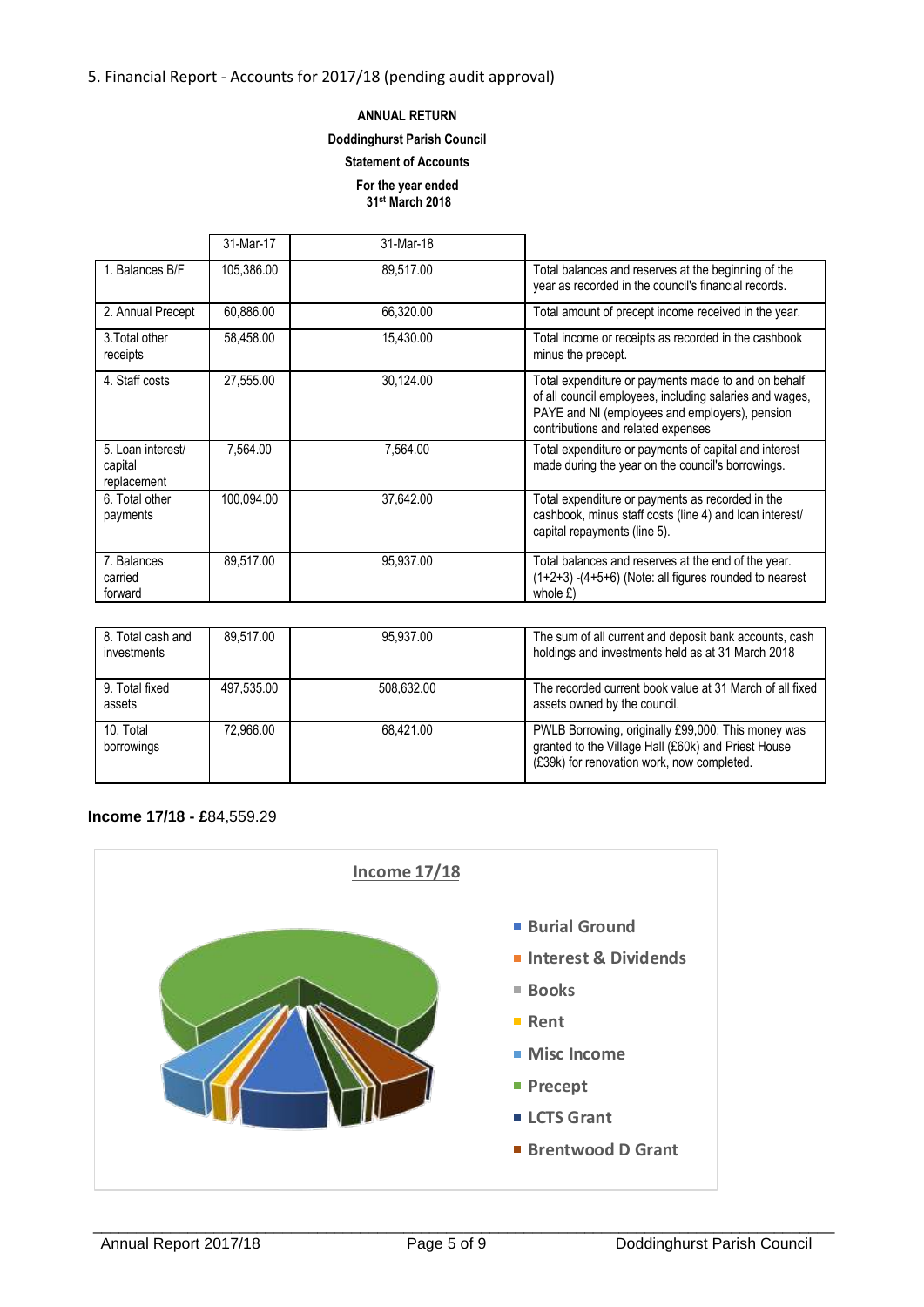

## **Indirect Expenses 2017/18- £42,919.90**



## 6. Community Action.

The Parish Council regularly hold annual events which help to bring the community together. It acts to ensure that community venues are in good order and that there is a range of good recreational space available to residents in the village. In addition the Council supports local clubs and societies which give local people leisure opportunities and keeps people in contact with one another, avoiding loneliness and isolation.

## 6.1 Newsletters

The Parish Council prepares a newsletter that is inserted into the centre of the "Link" magazine which is distributed to all households in the Village as well as Wyatts Green and Hook End. In addition to essential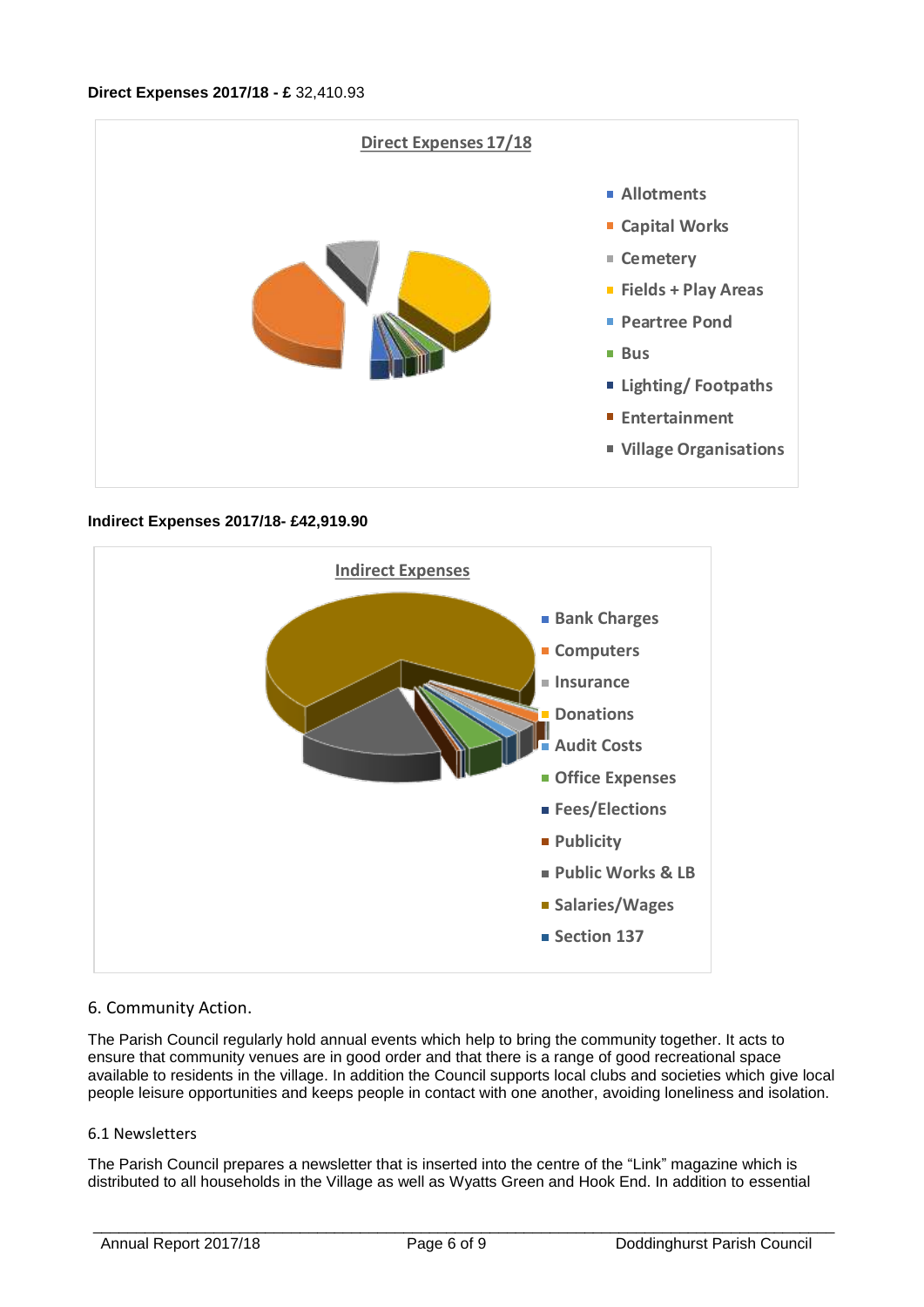contact information the newsletter is used to advise residents of pending events and current affairs affecting residents. We aim to do the 4 times a year.

## 6.2 May Day Fair

In 2013 the Parish Council took over the management of this event from the Horticultural Society. The day makes the Village Hall available to clubs and societies to set up stalls to raise money for their charities. The May Fair remains a popular event in the village and enthusiasm for stalls and taking part in the events is still buoyant - despite the sometimes less than ideal weather in early May.

## 6.3 Annual Parish Meeting.

The Parish Council convene the Doddinghurst Annual Parish meeting of the leaders of the community in April every year. This meeting records the activities of groups such as the Churches, Schools, Football, Uniformed organisations and Neighbourhood Watch. The minutes of this year's meeting are posted on the Parish Council website<https://essexinfo.net/doddinghrst-pc>

### 7. Committee Activities

All committee meetings are open to the public and derive their authority to act from the full Council of the Parish, which is a body corporate re-elected every 4 years. The full council elections occurred in May 2016 and 10 councillors stood for election giving the council an electoral mandate of 90%. The remaining Councillor Vacancy was fill by a co-option process to bring the Council to a full complement of 11 Councillors.

### 7.1. Planning Applications.

The Parish Council is given an opportunity to comment on planning matters and the Council review all development planning applications received for Doddinghurst Parish at full Council meetings. In between meetings all planning applications notices relevant to the village are sent electronically to the Deputy Clerk who log them for a full council planning review and assesses them for impact. If potentially sensitive or controversial these applications will be flagged immediately to planning committee members for their comments and feedback. Care is taken that planning committee members abstain from commenting on applications that are local to the part of the village in which they live. During 2017/18 some 64 applications were received for comment and of those 38 were approved by Brentwood. Of the remaining applications submitted 21 were refused, 3 were relating to appeals and 2 did not require approval.

#### 7.2. General Purpose Committee.

This committee is responsible for the detailed management activity of certain areas of responsibility on behalf of the Parish Council. It has oversight of the Burial Ground, and, as the Burial Board, deals with sensitive issues relating to the burial ground. It also monitors the Children's Play Areas, including football fields, ensuring that safety checks are carried out and that the management activity is appropriate and timely. The committee also reviews and recommends council fees and charges for Parish Council services such as the burial grounds and room hire etc. The committee met 5 times during 2017/18. Among other items it reviewed were the RoSPA report on the Children's Play Area and it approved no change to fees for Burial Ground interments in April 2017.

#### 7.3. Finance and Resources Committee

This committee met in 2017/18 to review the Parish Council Insurance, Risk Assessments and financial governance including the audit results and to review/ agree proposals for the 2017/18 budget, staff pensions and pay review, next year's precept and banking arrangements. It should be noted that Precept setting is always considered and voted upon by the full council in January.

The committee is also responsible for the overall control of Council Governance including standing orders, financial policies, audit process, insurance and risk assessment and transparency. Finally, the Finance and Resource committee is responsible for dealing with recommendations concerning personnel appointments, terms and conditions of contract, superannuation and reviews of salaries if not dealt with directly by the Full Council.

## 7.4. Allotment Committee.

Allotment Committee. The allotment committee met once in 2017/18 with regular inspection visits also undertaken by committee members. There is also the annual tenant's meeting held just after the renewal period has ended. The allotments still continue to be a popular resource within the village and there are now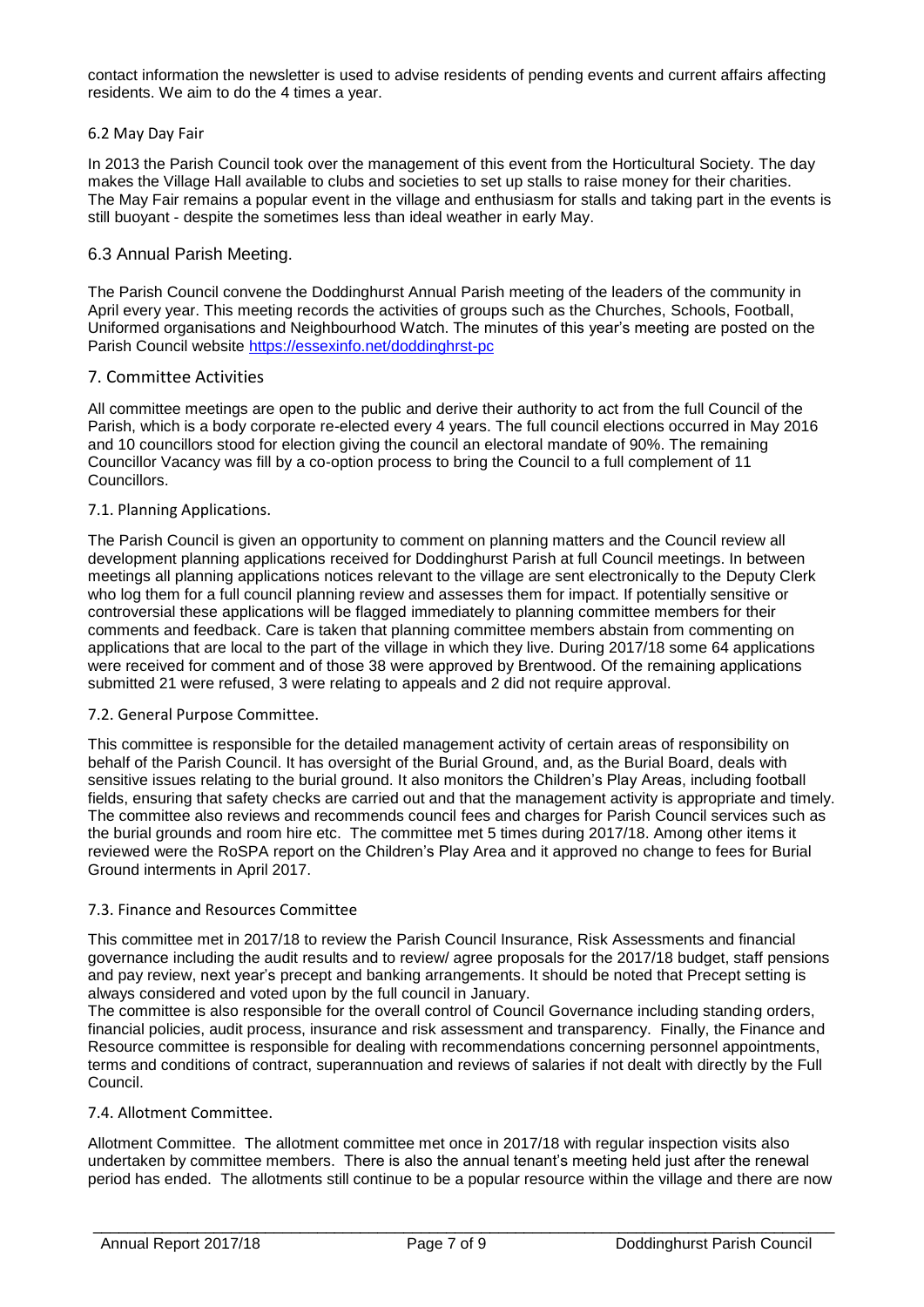40 tenants (was 44) working a total of 28 full plots and 24 half plots. The waiting list has now been exhausted so we have 1 full plots and 1 half plots available to lease.

## 8. Transport

Doddinghurst is a rural community and the Bus service is an essential component in maintaining a thriving village life. Not only is the service used by non drivers to head into Brentwood to shop and to venues such as the Bishops Hall swimming pool and the sport centre but many prefer to use the Bus to a car to get to work either in Brentwood or to the rail station for transfer elsewhere. It is also used by School children who are at schools in Brentwood.

### 8.1 Blackmore to Brentwood - 261 (61) Service

The 261 is the primary service from Doddinghurst on Monday through to Saturday running from Blackmore, through Doddinghurst to Brentwood and serves some 5000 residents of Blackmore and Doddinghurst. A new bus operator EOS Swallows has now been identified by Essex County Council, with a contract to extend to 2020.

### 8.2 Village Bus (Bus Club)

The Bus Club is managed by the Parish Council with ex Cllr. Colin Enderby as the Chairman and the Parish Clerk as Treasurer. It is has not been constituted as a Parish Council committee and the funds are separate from the Parish Council. The Bus Club has unpaid volunteer drivers who have to have a "Midas" certificate to drive minibuses. The Midas certification is awarded by Brentwood Community Transport following a training course and practical driving test. The Bus Club is registered as a member of the Community Bus Transport organisation; it plans the timetable and books the buses for the trips, which are approximately twice a month. The charge to the users is to cover the hire of the bus and fuel used and is non-profit making.

The Bus club accounts for 2017/18, and the preceding year, are as follows:

| 2016/17                |         | 2017/18                |         |  |  |
|------------------------|---------|------------------------|---------|--|--|
| <b>Brought Forward</b> | £771.24 | <b>Brought Forward</b> | £751.24 |  |  |
| Income                 | £861.00 | Income                 | £704.00 |  |  |
| Expenditure            | £881.00 | Expenditure            | £830.62 |  |  |
| No of Trips run        | 14      | No of Trips run        | 12      |  |  |
| <b>Closing Balance</b> | £751.24 | <b>Closing Balance</b> | £624.62 |  |  |

NB. In 2017/8 £0 was spent on driver MIDAS training and £20 was spent for the BCT membership fee.

#### 9. Recreational Grounds.

The Parish Council owns and leases significant areas of land in the village for recreational use. The land is all covered by byelaws to enable enforcement of any breach of use should this be necessary. The land includes the leased 5 acre Peartree Recreational Field, the wholly owned 6 acre fields on which a junior and senior football field and woodland Nature Trail are located and a further wholly owned and separate recreation field for the Children's Play area. Parish Council owned land is managed under contract for field mowing and hedge cutting.

9.1 Children's Play Area. The Parish Council carried out a major refurbishment of the play area in 2014 and 2016 with a total of £47,000 of grant funding. The majority of the play equipment was replaced and a new zip wire added in 2014, new seating installed in 2015 and the wood chip surfacing was replaced in 2016. In total, and net of VAT, over £150,000 has been spent on this one area alone.

9.2 Football Facilities. Doddinghurst Olympics Football Club (DOFC) was the major user of the Football Fields owned by the Parish Council and the Village Hall. This club merged with Brentwood Town Football Club in 2015 but the teams continue to use the football fields as before. The Club has taken more responsibility for white lining as well as goal mouth repair. The Parish Council also manage and maintain showers, referee and changing room facilities for the football club in the Parish Rooms complex adjoining the Village Hall. The Parish Council in 2008 agreed a "Heads of Agreement" document with DOFC that allows both parties to contribute towards the cost of managing and maintaining the facilities. This arrangement continues despite the merger with Brentwood Football Club.

#### 10. Burial Grounds.

The Parish Council owns and manages one of the few burial grounds in the area where there are facilities for both burial and ashes interments. The burial ground was established in the early 1970's as a